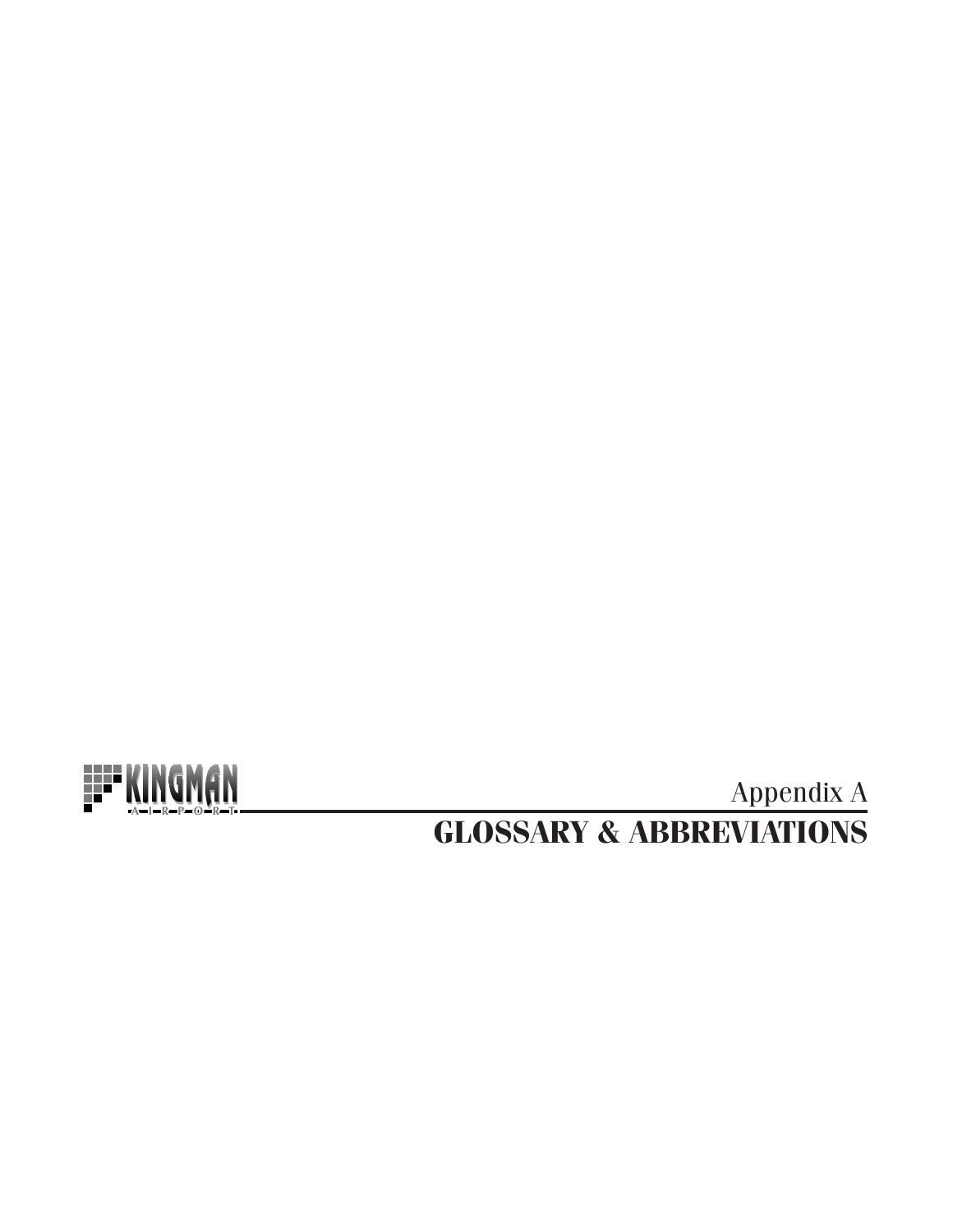

**ACCELERATE-STOP DISTANCE AVAILABLE (ASDA):** see declared distances.

**AIR CARRIER:** an operator which: (1) performs at least five round trips per week between two or more points and publishes flight schedules which specify the times, days of the week, and places between which such flights are performed; or (2) transport mail by air pursuant to a current contract with the U.S. Postal Service. Certified in accordance with Federal Aviation Regulation (FAR) Parts 121 and 127.

### **AIRPORT REFERENCE CODE (ARC):** a

coding system used to relate airport design criteria to the operational (Aircraft Approach Category) to the physical characteristics (Airplane Design Group) of the airplanes intended to operate at the airport.

**AIRPORT REFERENCE POINT (ARP):** The latitude and longitude of the approximate center of the airport.

**AIRPORT ELEVATION:** The highest point on an airport's usable runway expressed in feet above mean sea level (MSL).

**AIRPORT LAYOUT DRAWING (ALD):** The drawing of the airport showing the layout of existing and proposed airport facilities.

**AIRCRAFT APPROACH CATEGORY:** a grouping of aircraft based on 1.3 times the stall speed in their landing configuration at their maximum certificated landing weight. The categories are as follows:

- *Category A:* Speed less than 91 knots.
- *Category B:* Speed 91 knots or more, but less than 121 knots.
- *Category C:* Speed 121 knots or more, but less than 141 knots.
- *Category D:* Speed 141 knots or more, but less than 166 knots.
- *Category E:* Speed greater than 166 knots.

**AIRPLANE DESIGN GROUP (ADG):** a grouping of aircraft based upon wingspan. The groups are as follows:

- *Group I:* Up to but not including 49 feet.
- *Group II:* 49 feet up to but not including 79 feet.
- *Group III:* 79 feet up to but not including 118 feet.
- *Group IV:* 118 feet up to but not including 171 feet.
- *Group V:* 171 feet up to but not including 214 feet.
- *Group VI:* 214 feet or greater.

**AIR TAXI:** An air carrier certificated in accordance with FAR Part 135 and authorized to provide, on demand, public transportation of persons and property by aircraft. Generally operates small aircraft "for hire" for specific trips.

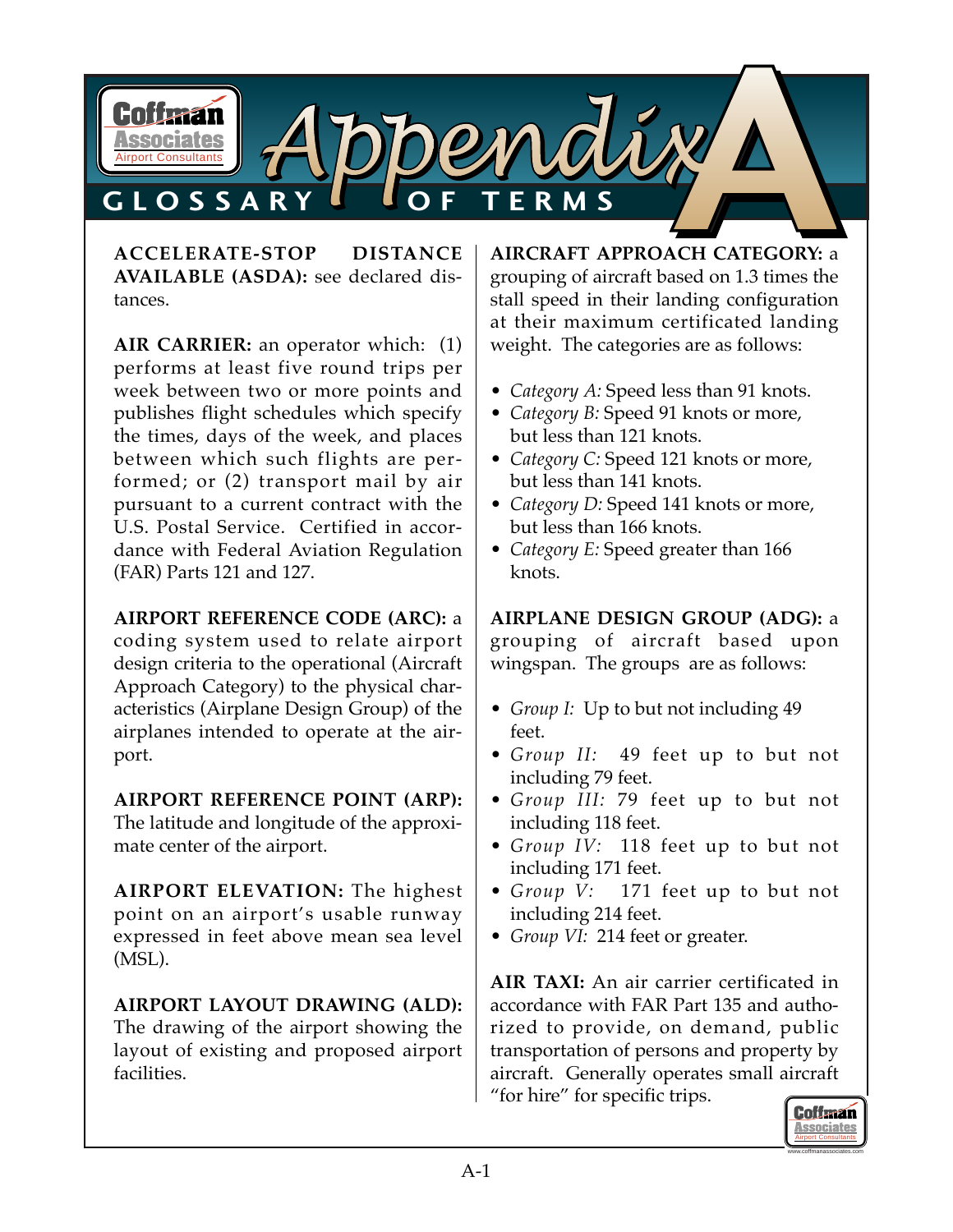**AIRPORT TRAFFIC CONTROL TOWER (ATCT):** a central operations facility in the terminal air traffic control system, consisting of a tower, including an associated instrument flight rule (IFR) room if radar equipped, using air/ground communications and/or radar, visual signaling, and other devices to provide safe and expeditious movement of terminal air traffic.

**AIR ROUTE TRAFFIC CONTROL CEN-TER (ARTCC):** a facility established to provide air traffic control service to aircraft operating on an IFR flight plan within controlled airspace and principally during the enroute phase of flight.

**ALERT AREA:** see special-use airspace.

**ANNUAL INSTRUMENT APPROACH (AIA):** an approach to an airport with the intent to land by an aircraft in accordance with an IFR flight plan when visibility is less than three miles and/or when the ceiling is at or below the minimum initial approach altitude.

**APPROACH LIGHTING SYSTEM (ALS):** an airport lighting facility which provides visual guidance to landing aircraft by radiating light beams by which the pilot aligns the aircraft with the extended centerline of the runway on his final approach and landing.

**APPROACH MINIMUMS:** the altitude below which an aircraft may not descend while on an IFR approach unless the pilot has the runway in sight.

**AUTOMATIC DIRECTION FINDER (ADF):** an aircraft radio navigation system which senses and indicates the

direction to a non-directional radio beacon (NDB) ground transmitter.

**AUTOMATED WEATHER OBSERVA-TION STATION (AWOS):** equipment used to automatically record weather conditions (i.e. cloud height, visibility, wind speed and direction, temperature, dewpoint, etc...)

**AUTOMATED TERMINAL INFORMA-TION SERVICE (ATIS):** the continuous broadcast of recorded non-control information at towered airports. Information typically includes wind speed, direction, and runway in use.

**AZIMUTH:** Horizontal direction expressed as the angular distance between true north and the direction of a fixed point (as the observer's heading).

**BASE LEG:** A flight path at right angles to the landing runway off its approach end. The base leg normally extends from the downwind leg to the intersection of the extended runway centerline. See "traffic pattern."

**BEARING:** the horizontal direction to or from any point, usually measured clockwise from true north or magnetic north.

**BLAST FENCE:** a barrier used to divert or dissipate jet blast or propeller wash.

**BUILDING RESTRICTION LINE (BRL):** A line which identifies suitable building area locations on the airport.

**CIRCLING APPROACH:** a maneuver initiated by the pilot to align the aircraft with the runway for landing when flying

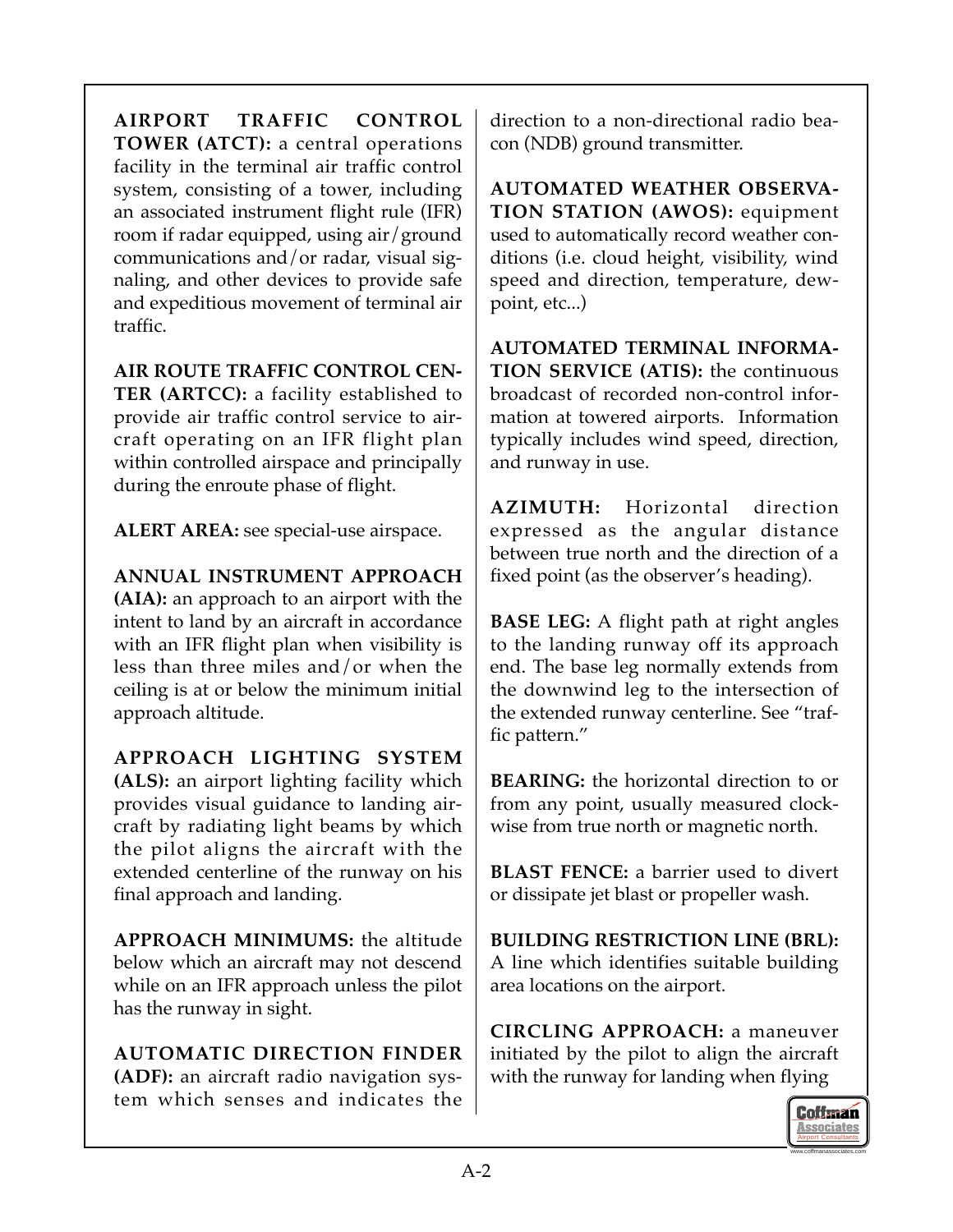a predetermined circling instrument approach under IFR.

**CLASS A AIRSPACE:** see Controlled Airspace.

**CLASS B AIRSPACE:** see Controlled Airspace.

**CLASS C AIRSPACE:** see Controlled Airspace.

**CLASS D AIRSPACE:** see Controlled Airspace.

**CLASS E AIRSPACE:** see Controlled Airspace.

**CLASS G AIRSPACE:** see Controlled Airspace.

**CLEAR ZONE:** see Runway Protection Zone.

**CROSSWIND:** wind flow that is not parallel to the runway of the flight path of an aircraft.

**COMPASS LOCATOR (LOM):** a low power, low/medium frequency radiobeacon installed in conjunction with the instrument landing system at one or two of the marker sites.

**CONTROLLED AIRSPACE:** airspace of defined dimensions within which air traffic control services are provided to instrument flight rules (IFR) and visual flight rules (VFR) flights in accordance with the airspace classification. Controlled airspace in the United States is designated as follows:

- *CLASS A:* generally, the airspace from 18,000 feet mean sea level (MSL) up to but not including flight level FL600. All persons must operate their aircraft under IFR.
- *CLASS B:* generally, the airspace from the surface to 10,000 feet MSL surrounding the nation's busiest airports. The configuration of Class B airspace is unique to each airport, but typically consists of two or more layers of air space and is designed to contain all published instrument approach procedures to the airport. An air traffic control clearance is required for all aircraft to operate in the area.
- *CLASS C:* generally, the airspace from the surface to 4,000 feet above the air port elevation (charted as MSL) surrounding those airports that have an operational control tower and radar approach control and are served by a qualifying number of IFR operations or passenger enplanements. Although individually tailored for each airport, Class C airspace typically consists of a surface area with a five nautical mile (nm) radius and an outer area with a 10 nautical mile radius that extends from 1,200 feet to 4,000 feet above the airport elevation. Two-way radio communication is required for all aircraft.
- *CLASS D:* generally, that airspace from the surface to 2,500 feet above the air port elevation (charted as MSL) surrounding those airport that have an operational control tower. Class D air space is individually tailored and configured to encompass published instrument approach procedures. Unless otherwise authorized, all

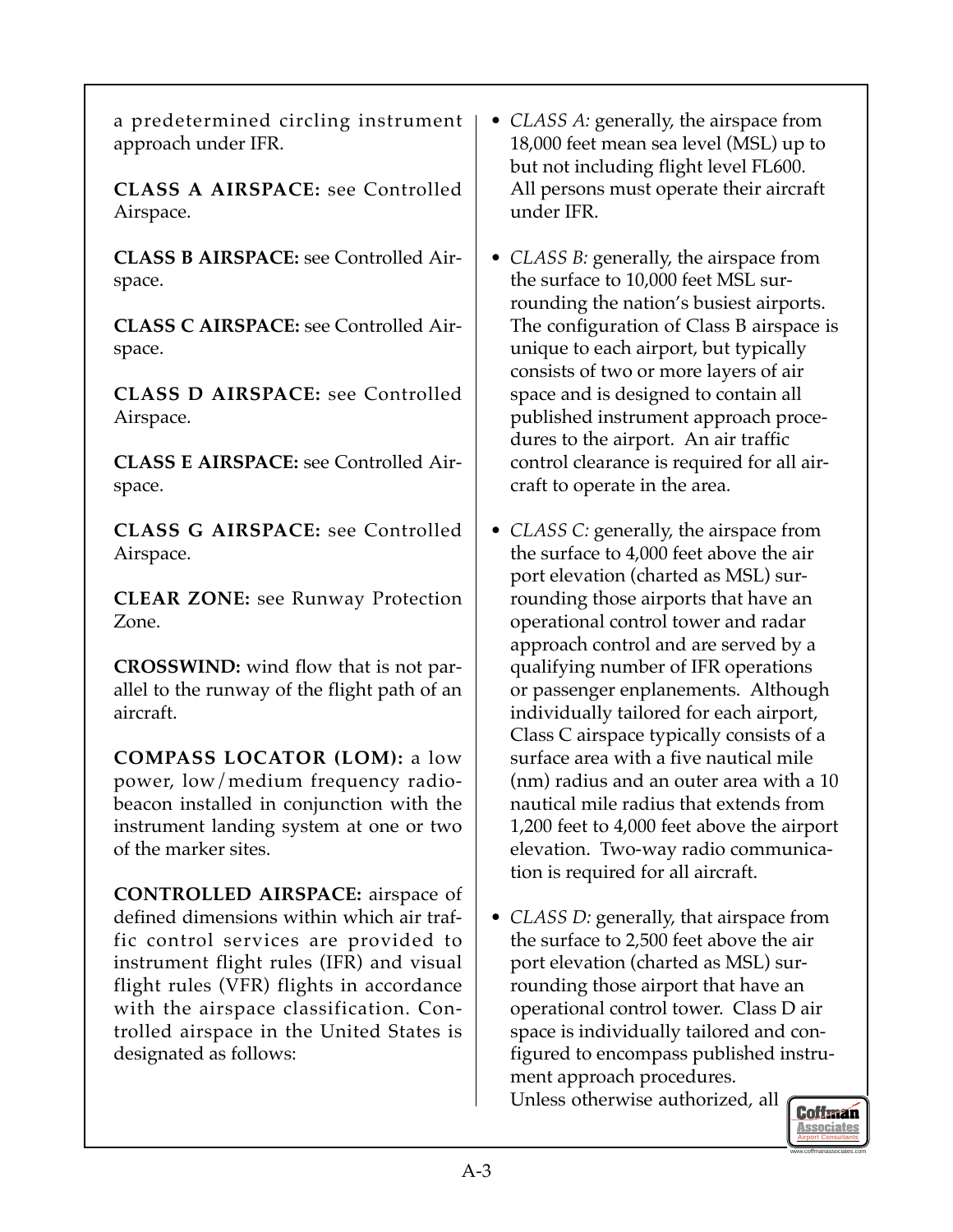persons must establish two-way radio communication.

- *CLASS E:* generally, controlled airspace that is not classified as Class A, B, C, or D. Class E airspace extends upward from either the surface or a designated altitude to the overlying or adjacent controlled airspace. When designated as a surface area, the airspace will be configured to contain all instrument procedures. Class E airspace encompasses all Victor Airways. Only aircraft following instrument flight rules are required to establish two-way radio communication with air traffic control.
- *CLASS G:* generally, that airspace not classified as Class A, B, C, D, or E. Class G airspace is uncontrolled for all aircraft. Class G airspace extends from the surface to the overlying Class E airspace.



**CONTROLLED FIRING AREA:** see special-use airspace.

**CROSSWIND LEG:** A flight path at right angles to the landing runway off its upwind end. See "traffic pattern."

**DECLARED DISTANCES:** The distances declared available for the airplane's takeoff runway, takeoff distance, acceleratestop distance, and landing distance requirements. The distances are:

- *TAKEOFF RUNWAY AVAILABLE (TORA):* The runway length declared available and suitable for the ground run of an airplane taking off;
- *TAKEOFF DISTANCE AVAILABLE (TODA):* The TORA plus the length of any remaining runway and/or clear way beyond the far end of the TORA;
- *ACCELERATE-STOP DISTANCE AVAILABLE (ASDA):* The runway plus stopway length declared available for the acceleration and deceleration of an aircraft aborting a takeoff; and
- *LANDING DISTANCE AVAILABLE (LDA):* The runway length declared available and suitable for landing.

**DISPLACED THRESHOLD:** a threshold that is located at a point on the runway other than the designated beginning of the runway.

**DISTANCE MEASURING EQUIPMENT (DME):** Equipment (airborne and ground) used to measure, in nautical miles, the slant range **1MM** 3<br>My 2 NM

> Airport Consultants www.coffmanassociates.com

**Coffman Associates**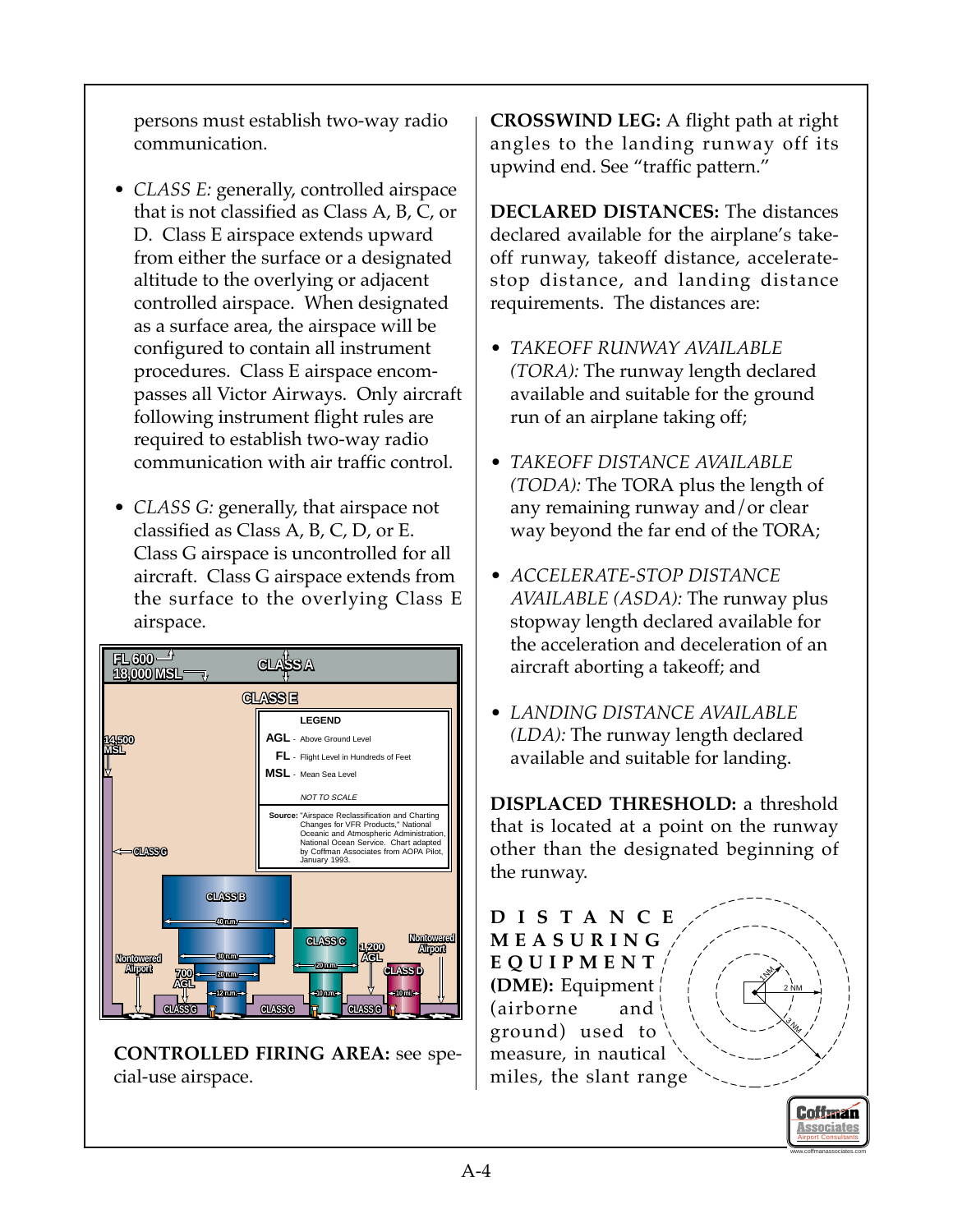distance of an aircraft from the DME navigational aid.

**DNL:** The 24-hour average sound level, in A-weighted decibels, obtained after the addition of ten decibels to sound levels for the periods between 10 p.m. and 7 a.m. as averaged over a span of one year. It is the FAA standard metric for determining the cumulative exposure of individuals to noise.

**DOWNWIND LEG:** A flight path parallel to the landing runway in the direction opposite to landing. The downwind leg normally extends between the crosswind leg and the base leg. Also see "traffic pattern."

**EASEMENT:** The legal right of one party to use a portion of the total rights in real estate owned by another party. This may include the right of passage over, on, or below the property; certain air rights above the property, including view rights; and the rights to any specified form of development or activity, as well as any other legal rights in the property that may be specified in the easement document.

**ENPLANED PASSENGERS:** the total number of revenue passengers boarding aircraft, including originating, stop-over, and transfer passengers, in scheduled and non-scheduled services.

**FINAL APPROACH:** A flight path in the direction of landing along the extended runway centerline. The final approach normally extends from the base leg to the runway. See "traffic pattern."

**FIXED BASE OPERATOR (FBO):** A provider of services to users of an airport. Such services include, but are not limited to, hangaring, fueling, flight training, repair, and maintenance.

**FRANGIBLE NAVAID:** a navigational aid which retains its structural integrity and stiffness up to a designated maximum load, but on impact from a greater load, breaks, distorts, or yields in such a manner as to present the minimum hazard to aircraft.

**GENERAL AVIATION:** that portion of civil aviation which encompasses all facets of aviation except air carriers holding a certificate of convenience and necessity, and large aircraft commercial operators.

**GLIDESLOPE (GS):** Provides vertical guidance for aircraft during approach and landing. The glideslope consists of the following:

- 1. Electronic components emitting signals which provide vertical guidance by reference to airborne instruments during instrument approaches such as ILS; or
- 2. Visual ground aids, such as VASI, which provide vertical guidance for VFR approach or for the visual portion of an instrument approach and landing.

**GLOBAL POSITIONING SYSTEM:** See "GPS."

**GPS - GLOBAL POSITIONING SYS-TEM:** A system of 24 satellites

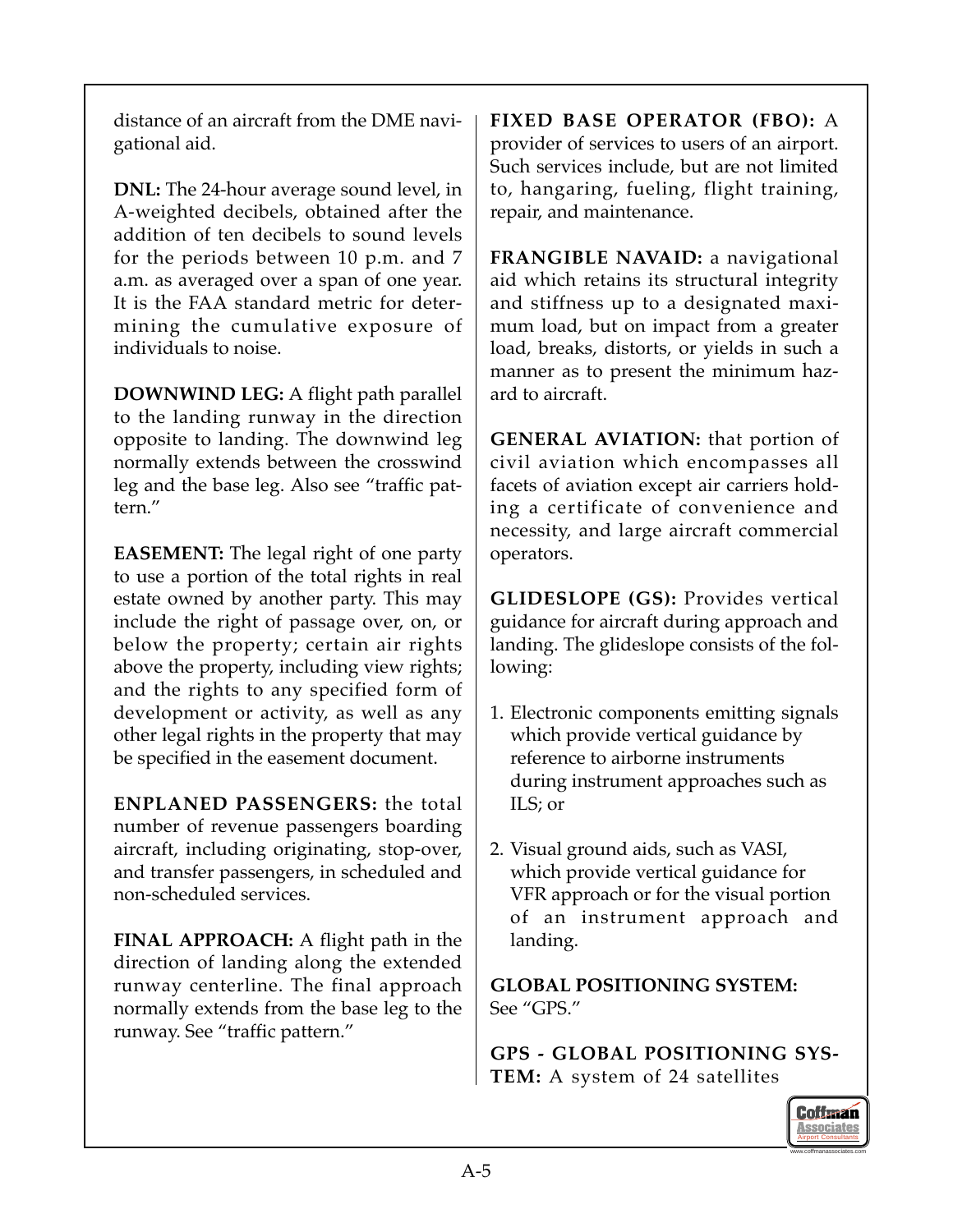used as reference points to enable navigators equipped with GPS receivers to determine their latitude, longitude, and altitude.

**HELIPAD:** a designated area for the takeoff, landing, and parking of helicopters.

**HIGH-SPEED EXIT TAXIWAY:** a long radius taxiway designed to expedite aircraft turning off the runway after landing (at speeds to 60 knots), thus reducing runway occupancy time.

**INSTRUMENT APPROACH:** A series of predetermined maneuvers for the orderly transfer of an aircraft under instrument flight conditions from the beginning of the initial approach to a landing, or to a point from which a landing may be made visually.

### **INSTRUMENT FLIGHT RULES (IFR):**

Rules governing the procedures for conducting instrument flight. Also a term used by pilots and controllers to indicate type of flight plan.

### **INSTRUMENT LANDING SYSTEM**

**(ILS):** A precision instrument approach system which normally consists of the following electronic components and visual aids:

- 
- 1. Localizer. 4. Middle Marker.
- 2. Glide Slope. 5. Approach Lights.
- 3. Outer Marker.

**LANDING DISTANCE AVAILABLE (LDA):** see declared distances.

**LOCAL TRAFFIC:** aircraft operating in the traffic pattern or within sight of the

tower, or aircraft known to be departing or arriving from the local practice areas, or aircraft executing practice instrument approach procedures. Typically, this includes touch-and-go training operations.

**LOCALIZER:** The component of an ILS which provides course guidance to the runway.

**LOCALIZER TYPE DIRECTIONAL AID (LDA):** a facility of comparable utility and accuracy to a localizer, but is not part of a complete ILS and is not aligned with the runway.

**LORAN:** long range navigation, an electronic navigational aid which determines aircraft position and speed by measuring the difference in the time of reception of synchronized pulse signals from two fixed transmitters. Loran is used for enroute navigation.

**MICROWAVE LANDING SYSTEM (MLS):** an instrument approach and landing system that provides precision guidance in azimuth, elevation, and distance measurement.

**MILITARY OPERATIONS AREA (MOA):** see special-use airspace.

**MISSED APPROACH COURSE (MAC):** The flight route to be followed if, after an instrument approach, a landing is not affected, and occurring normally:

1. When the aircraft has descended to the decision height and has not established visual contact; or

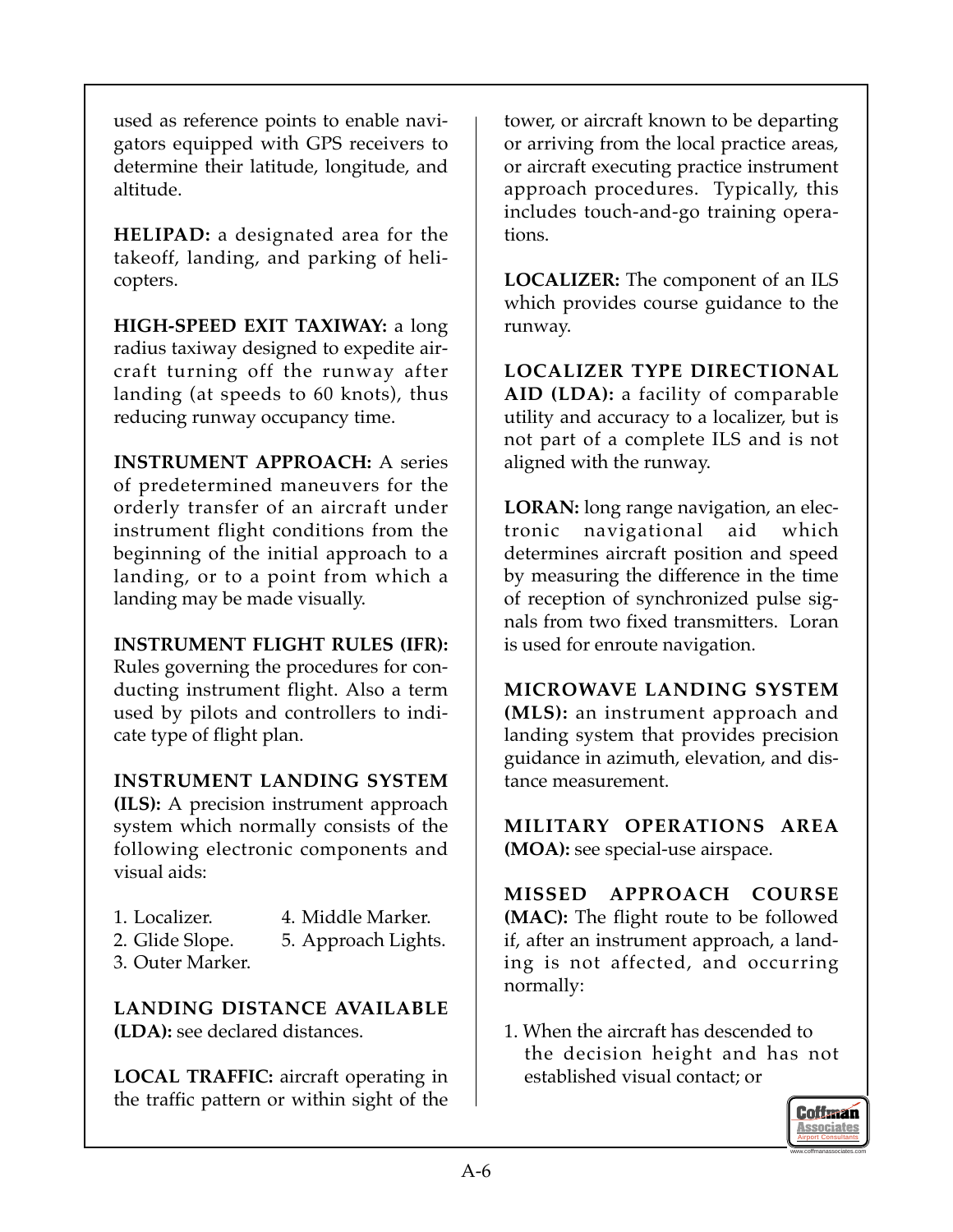2. When directed by air traffic control to pull up or to go around again.

**MOVEMENT AREA:** the runways, taxiways, and other areas of an airport which are utilized for taxiing/hover taxiing, air taxiing, takeoff, and landing of aircraft, exclusive of loading ramps and parking areas. At those airports with a tower, air traffic control clearance is required for entry onto the movement area.

**NAVAID:** a term used to describe any electrical or visual air navigational aids, lights, signs, and associated supporting equipment (i.e. PAPI, VASI, ILS, etc..)

**NOISE CONTOUR:** A continuous line on a map of the airport vicinity connecting all points of the same noise exposure level.

**NONDIRECTIONAL BEACON (NDB):** A beacon transmitting nondirectional signals whereby the pilot of an aircraft equipped with direction finding equipment can determine his or her bearing to and from the radio beacon and home on, or track to, the station. When the radio beacon is installed in conjunction with the Instrument Landing System marker, it is normally called a Compass Locator.

**NONPRECISION APPROACH PRO-CEDURE:** a standard instrument approach procedure in which no electronic glide slope is provided, such as VOR, TACAN, NDB, or LOC.

**OBJECT FREE AREA (OFA):** an area on the ground centered on a runway, taxiway, or taxilane centerline provided to

enhance the safety of aircraft operations by having the area free of objects, except for objects that need to be located in the OFA for air navigation or aircraft ground maneuvering purposes.

**OBSTACLE FREE ZONE (OFZ):** the airspace below 150 feet above the established airport elevation and along the runway and extended runway centerline that is required to be kept clear of all objects, except for frangible visual NAVAIDs that need to be located in the OFZ because of their function, in order to provide clearance for aircraft landing or taking off from the runway, and for missed approaches.

**OPERATION:** a take-off or a landing.

**OUTER MARKER (OM):** an ILS navigation facility in the terminal area navigation system located four to seven miles from the runway edge on the extended centerline indicating to the pilot, that he/she is passing over the facility and can begin final approach.

**PRECISION APPROACH:** a standard instrument approach procedure which provides runway alignment and glide slope (descent) information. It is categorized as follows:

• *CATEGORY I (CAT I):* a precision approach which provides for approaches with a decision height of not less than 200 feet and visibility not less than 1/2 mile or Runway Visual Range (RVR) 2400 (RVR 1800) with operative touchdown zone and runway centerline lights.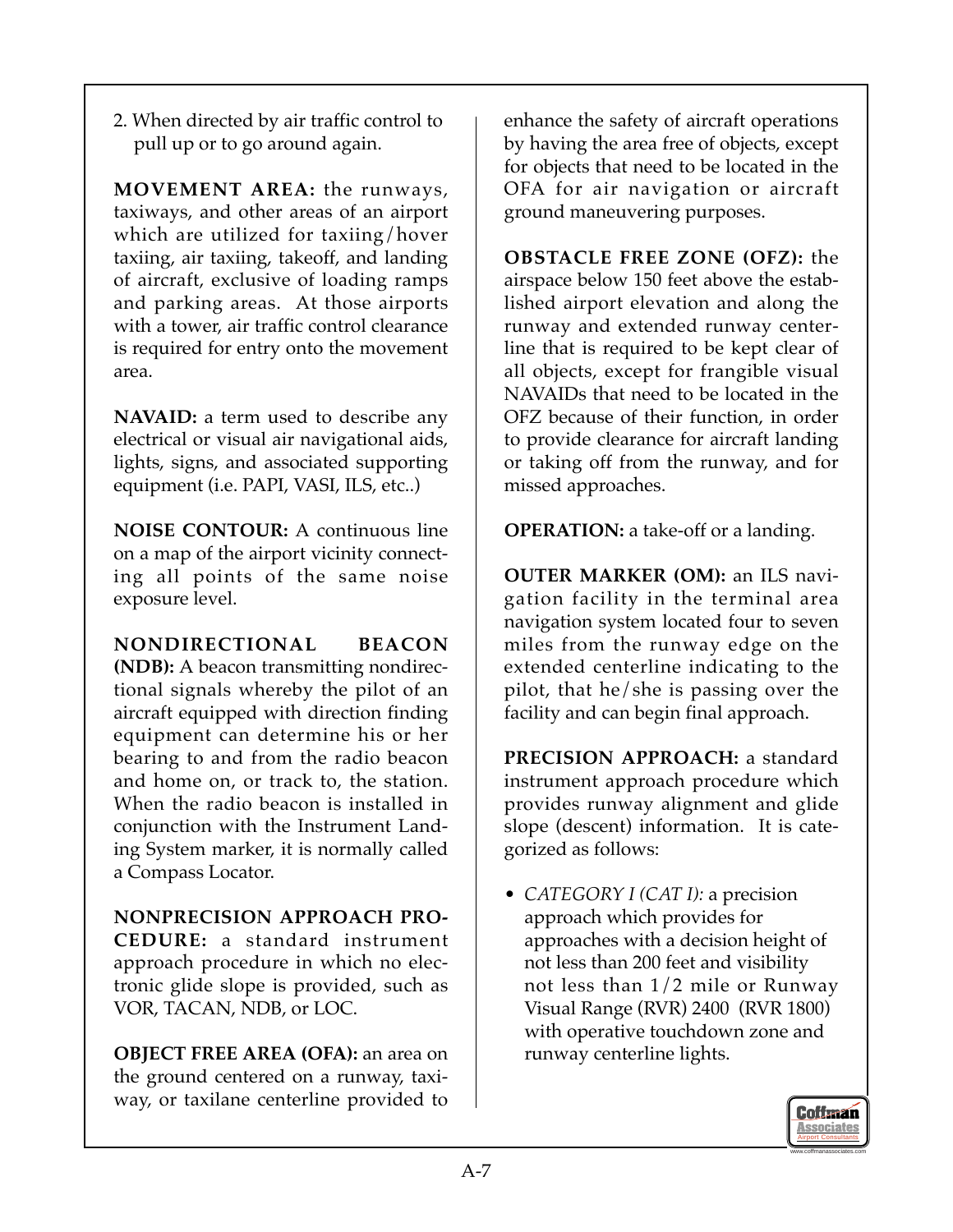- *CATEGORY II (CAT II):* a precision approach which provides for approaches with a decision height of not less than 100 feet and visibility not less than 1200 feet RVR.
- *CATEGORY III (CAT III):* a precision approach which provides for approaches with minima less than Category II.

**PRECISION APPROACH PATH INDI-CATOR (PAPI):** A lighting system providing visual approach slope guidance to aircraft during a landing approach. It is similar to a VASI but provides a sharper transition between the colored indicator lights.

**PRECISION OBJECT FREE AREA**

**(POFA):** an area centered on the extended runway centerline, beginning at the runway threshold and extending behind the runway threshold that is 200 feet long by 800 feet wide. The POFA is a clearing standard which requires the POFA to be kept clear of above ground objects protruding above the runway safety area edge elevation (except for frangible NAVAIDS). The POFA applies to all new authorized instrument approach procedures with less than 3/4 mile visibility.

**PROHIBITED AREA:** see special-use airspace.

**REMOTE COMMUNICATIONS OUT-LET (RCO):** an unstaffed transmitter receiver/facility remotely controlled by air traffic personnel. RCOs serve flight service stations (FSSs). RCOs were established to provide ground-toground communications between air

traffic control specialists and pilots at satellite airports for delivering enroute clearances, issuing departure authorizations, and acknowledging instrument flight rules cancellations or departure/landing times.

**REMOTE TRANSMITTER/RECEIVER (RTR):** see remote communications outlet. RTRs serve ARTCCs.

**RELIEVER AIRPORT:** an airport to serve general aviation aircraft which might otherwise use a congested air-carrier served airport.

**RESTRICTED AREA:** see special-use airspace.

**RNAV:** area navigation - airborne equipment which permits flights over determined tracks within prescribed accuracy tolerances without the need to overfly ground-based navigation facilities. Used enroute and for approaches to an airport.

**RUNWAY:** a defined rectangular area on an airport prepared for aircraft landing and takeoff. Runways are normally numbered in relation to their magnetic direction, rounded off to the nearest 10 degrees. For example, a runway with a magnetic heading of 180 would be designated Runway 18. The runway heading on the opposite end of the runway is 180 degrees from that runway end. For example, the opposite runway heading for Runway 18 would be Runway 36 (magnetic heading of 360). Aircraft can takeoff or land from either end of a runway, depending upon wind direction.

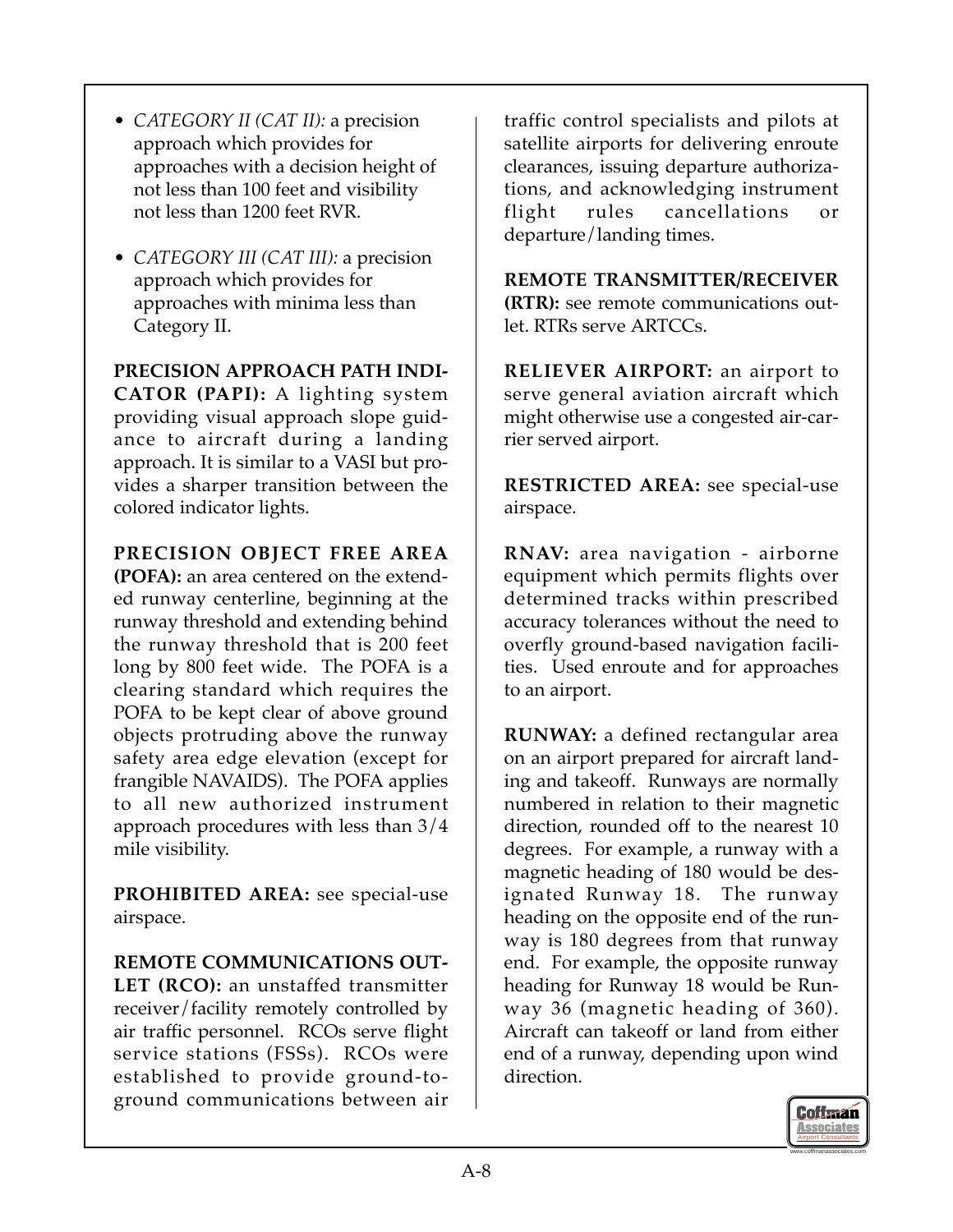**RUNWAY BLAST PAD:** a surface adjacent to the ends of runways provided to reduce the erosive effect of jet blast and propeller wash.

**RUNWAY END IDENTIFIER LIGHTS (REIL):** Two synchronized flashing lights, one on each side of the runway threshold, which provide rapid and positive identification of the approach end of a particular runway.

**RUNWAY GRADIENT:** the average slope, measured in percent, between the two ends of a runway.

**RUNWAY PROTECTION ZONE (RPZ):** An area off the runway end to enhance the protection of people and property on the ground. The RPZ is trapezoidal in shape. Its dimensions are determined by the aircraft approach speed and runway approach type and minima.

**RUNWAY SAFETY AREA (RSA):** a defined surface surrounding the runway prepared or suitable for reducing the risk of damage to airplanes in the event of an undershoot, overshoot, or excursion from the runway.

**RUNWAY VISUAL RANGE (RVR):** an instrumentally derived value, in feet, representing the horizontal distance a pilot can see down the runway from the runway end.

**RUNWAY VISIBILITY ZONE (RVZ):** an area on the airport to be kept clear of permanent objects so that there is an unobstructed line-of-site from any point five feet above the runway centerline to

any point five feet above an intersecting runway centerline.

**SEGMENTED CIRCLE:** a system of visual indicators designed to provide traffic pattern information at airports without operating control towers.

**SHOULDER:** an area adjacent to the edge of paved runways, taxiways or aprons providing a transition between the pavement and the adjacent surface; support for aircraft running off the pavement; enhanced drainage; and blast protection. The shoulder does not necessarily need to be paved.

**SLANT-RANGE DISTANCE:** The straight line distance between an aircraft and a point on the ground.

**SPECIAL-USE AIRSPACE:** airspace of defined dimensions identified by a surface area wherein activities must be confined because of their nature and/or wherein limitations may be imposed upon aircraft operations that are not a part of those activities. Special-use airspace classifications include:

- *ALERT AREA:* airspace which may contain a high volume of pilot training activities or an unusual type of aerial activity, neither of which is hazardous to aircraft.
- *CONTROLLED FIRING AREA:* airspace wherein activities are conducted under conditions so controlled as to eliminate hazards to nonparticipating aircraft and to ensure the safety of persons or property on the ground.

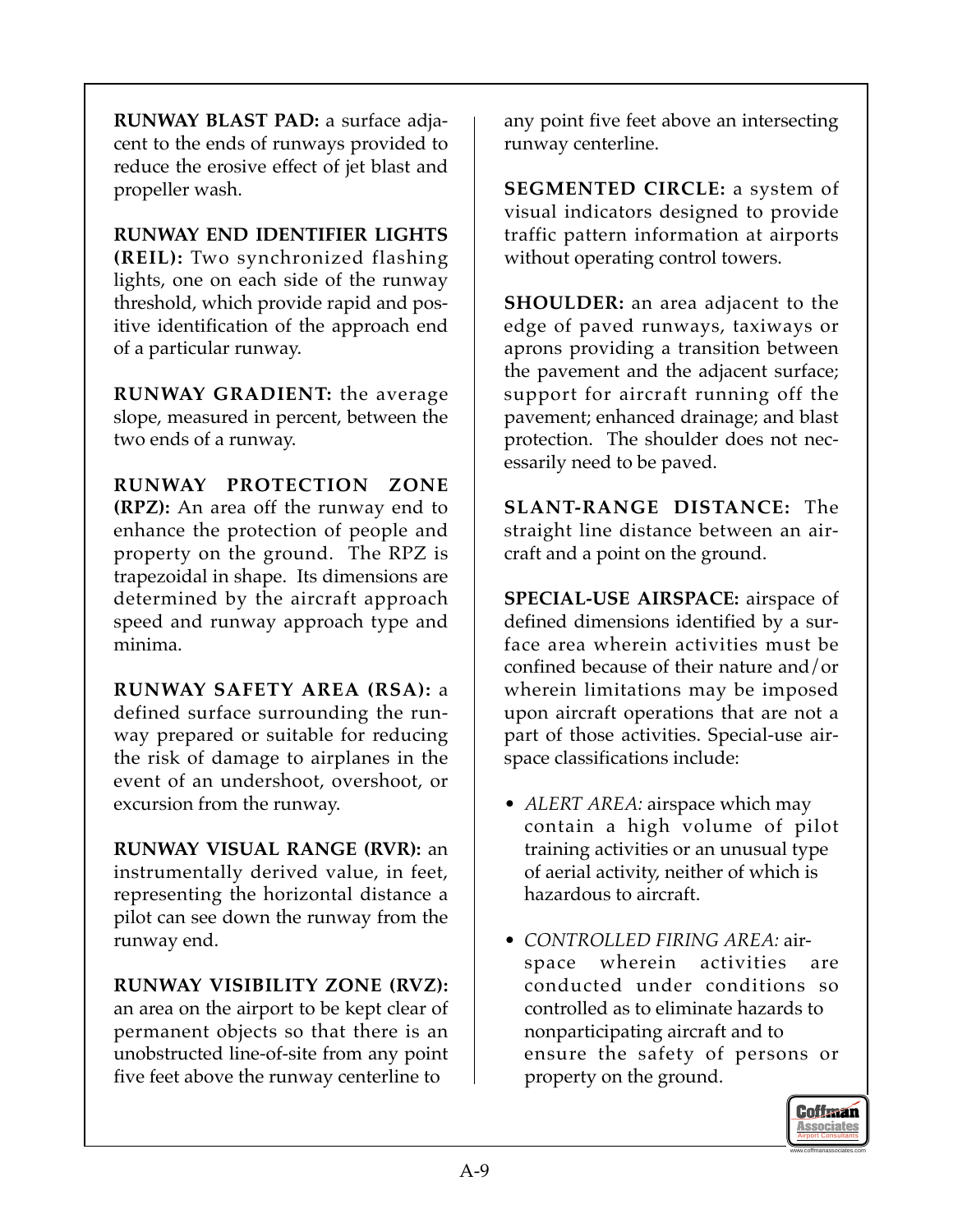- *MILITARY OPERATIONS AREA (MOA):* designated airspace with defined vertical and lateral dimensions established outside Class A airspace to separate/segregate certain military activities from instrument flight rule (IFR) traffic and to identify for visual flight rule (VFR) traffic where these activities are conducted.
- *PROHIBITED AREA:* designated airspace within which the flight of aircraft is prohibited.
- *RESTRICTED AREA:* airspace designated under Federal Aviation Regulation (FAR) 73, within which the flight of aircraft, while not wholly prohibited, is subject to restriction. Most restricted areas are designated joint use. When not in use by the using agency, IFR/VFR operations can be authorized by the controlling air traffic control facility.
- *WARNING AREA:* airspace which may contain hazards to nonparticipating aircraft.

**STANDARD INSTRUMENT DEPAR-TURE (SID):** a preplanned coded air traffic control IFR departure routing, preprinted for pilot use in graphic and textual form only.

**STANDARD TERMINAL ARRIVAL (STAR):** a preplanned coded air traffic control IFR arrival routing, preprinted for pilot use in graphic and textual or textual form only.

**STOP-AND-GO:** a procedure wherein an aircraft will land, make a complete stop on the runway, and then commence a takeoff from that point. A stop-and-go is recorded as two operations: one

operation for the landing and one operation for the takeoff.

**STRAIGHT-IN LANDING/APPROACH:** a landing made on a runway aligned within 30 degrees of the final approach course following completion of an instrument approach.

**TACTICAL AIR NAVIGATION (TACAN):** An ultra-high frequency electronic air navigation system which provides suitably-equipped aircraft a continuous indication of bearing and distance to the TACAN station.

**TAKEOFF RUNWAY AVAILABLE (TORA):** see declared distances.

**TAKEOFF DISTANCE AVAILABLE (TODA):** see declared distances.

**TAXILANE:** the portion of the aircraft parking area used for access between taxiways and aircraft parking positions.

**TAXIWAY:** a defined path established for the taxiing of aircraft from one part of an airport to another.

**TAXIWAY SAFETY AREA (TSA):** a defined surface alongside the taxiway prepared or suitable for reducing the risk of damage to an airplane unintentionally departing the taxiway.

**TETRAHEDRON:** a device used as a landing direction indicator. The small end of the tetrahedron points in the direction of landing.

**THRESHOLD:** the beginning of that portion of the runway available for landing. In some instances the landing threshold may be displaced.

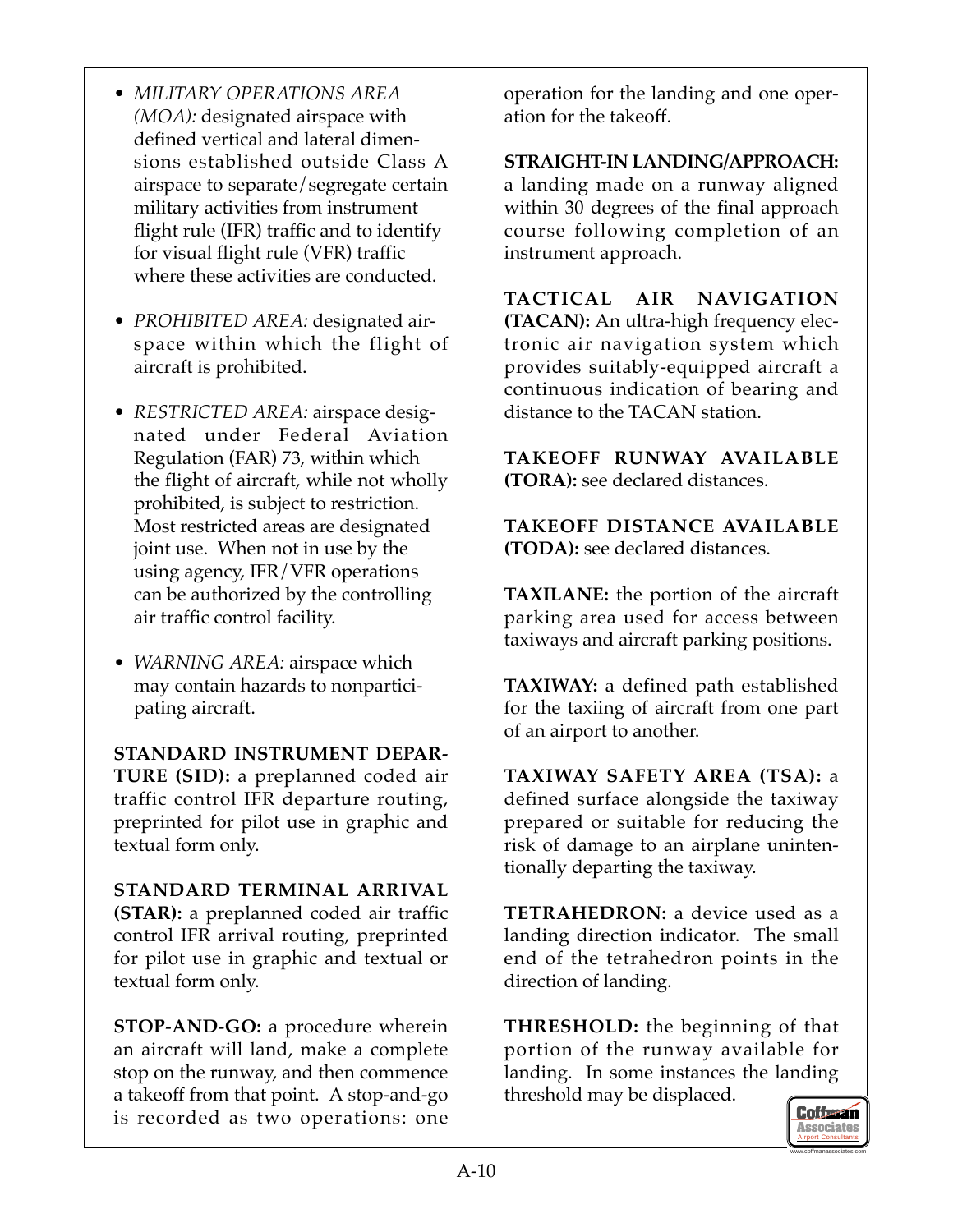**TOUCH-AND-GO:** an operation by an aircraft that lands and departs on a runway without stopping or exiting the runway. A touch-and-go is recorded as two operations: one operation for the landing and one operation for the takeoff.

**TOUCHDOWN ZONE (TDZ):** The first 3,000 feet of the runway beginning at the threshold.

**TOUCHDOWN ZONE ELEVATION (TDZE):** The highest elevation in the touchdown zone.

**TOUCHDOWN ZONE (TDZ) LIGHT-ING:** Two rows of transverse light bars located symmetrically about the runway centerline normally at 100-foot intervals. The basic system extends 3,000 feet along the runway.

**TRAFFIC PATTERN:** The traffic flow that is prescribed for aircraft landing at or taking off from an airport. The components of a typical traffic pattern are the upwind leg, crosswind leg, downwind leg, base leg, and final approach.



**UNICOM:** A nongovernment communication facility which may provide airport information at certain airports. Locations and frequencies of UNI-COM's are shown on aeronautical charts and publications.

**UPWIND LEG:** A flight path parallel to the landing runway in the direction of landing. See "traffic pattern."

**VECTOR:** A heading issued to an aircraft to provide navigational guidance by radar.

**VERY HIGH FREQUENCY/ OMNIDI-RECTIONAL RANGE STATION (VOR):** A ground-based electronic navigation aid transmitting very high frequency navigation signals, 360 degrees in azimuth, oriented from magnetic north. Used as the  $\wedge$ basis for navigation in the 。<br>360 national airspace  $e_{\mathcal{O}_j}$ system. The VOR  $3o<sub>O</sub>$ periodically identifies  $7 - 20$ ||шпиник itself by Morse Code  $240$ and may have an 180 ° additional voice identification feature.

**VERY HIGH FREQUENCY OMNI-DIRECTIONAL RANGE STATION/ TACTICAL AIR NAVIGATION (VORTAC):** A navigation aid providing VOR azimuth, TACAN azimuth, and TACAN distance-measuring equipment (DME) at one site.

**VICTOR AIRWAY:** A control area or portion thereof established in the form of a corridor, the centerline of which is defined by radio navigational aids.

**VISUAL APPROACH:** An approach wherein an aircraft on an IFR flight plan, operating in VFR conditions under the control of an air traffic control facility and having an air traffic control authorization, may proceed to the airport of destination in VFR conditions.

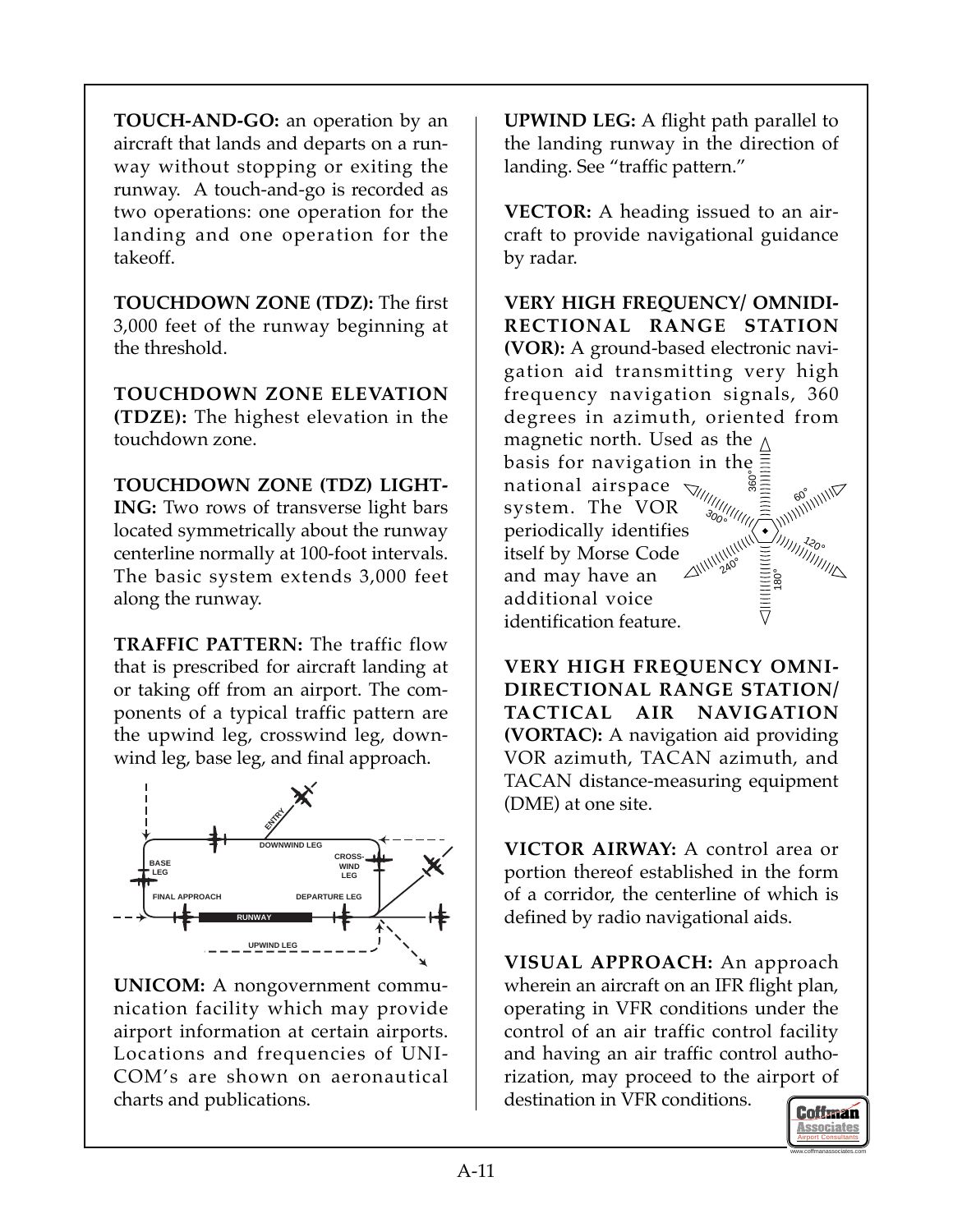## **VISUAL APPROACH SLOPE INDI-**

**CATOR (VASI):** An airport lighting facility providing vertical visual approach slope guidance to aircraft during approach to landing by radiating a directional pattern of high intensity red and white focused light beams which indicate to the pilot that he is on path if he sees red/white, above path if white/white, and below path if red/red. Some airports serving large aircraft have three-bar VASI's which provide two visual guide paths to the same runway.

**VISUAL FLIGHT RULES (VFR):** Rules that govern the procedures for conducting flight under visual conditions. The term VFR is also used in the United States to indicate weather conditions that are equal to or greater than minimum VFR requirements. In addition, it is used by pilots and controllers to indicate type of flight plan.

**VOR:** See "Very High Frequency Omnidirectional Range Station."

**VORTAC:** See "Very High Frequency Omnidirectional Range Station/Tactical Air Navigation."

**WARNING AREA**: see special-use airspace.

www.coffmanassociates.com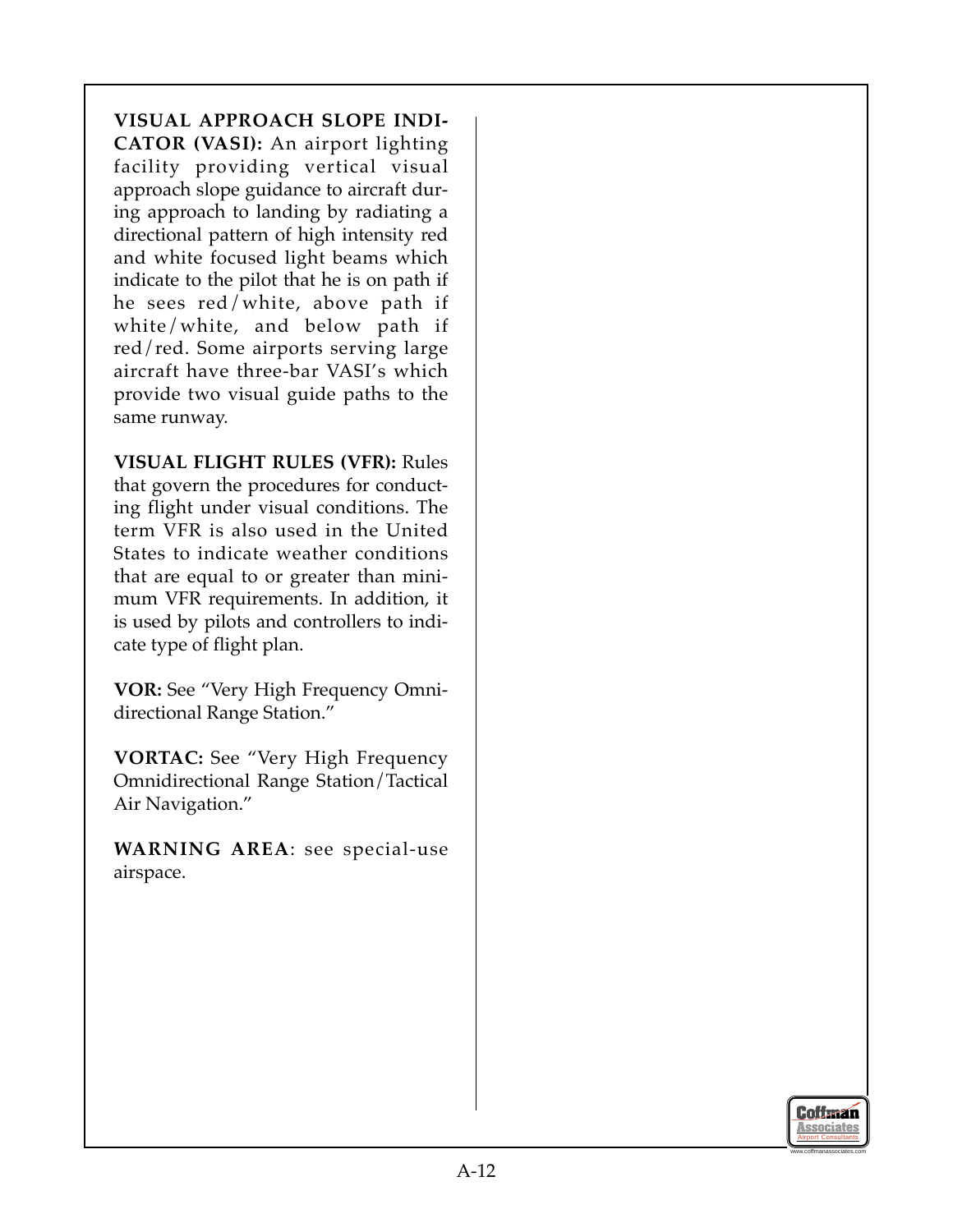# **ABBREVIATIONS**

| AC:         | advisory circular                                                                                                       |
|-------------|-------------------------------------------------------------------------------------------------------------------------|
| ADF:        | automatic direction finder                                                                                              |
| ADG:        | airplane design group                                                                                                   |
| AFSS:       | automated flight service<br>station                                                                                     |
| AGL:        | above ground level                                                                                                      |
| AIA:        | annual instrument<br>approach                                                                                           |
| AIP:        | Airport Improvement<br>Program                                                                                          |
| $AIR-21:$   | Wendell H. Ford<br><b>Aviation Investment and</b><br>Reform Act for the 21st<br>Century                                 |
|             |                                                                                                                         |
| ALS:        | approach lighting system                                                                                                |
| ALSF-1:     | standard 2,400-foot high<br>intensity approach light-<br>ing system with<br>sequenced flashers (CAT I<br>configuration) |
| ALSF-2:     | standard 2,400-foot high<br>intensity approach light<br>ing system with<br>sequenced flashers (CAT II<br>configuration) |
| <b>APV:</b> | instrument approach<br>procedure with vertical<br>guidance                                                              |

| <b>ARFF:</b>  | aircraft rescue and<br>firefighting                      |
|---------------|----------------------------------------------------------|
| ARP:          | airport reference point                                  |
| <b>ARTCC:</b> | air route traffic control<br>center                      |
| ASDA:         | accelerate-stop distance<br>available                    |
| ASR:          | airport surveillance radar                               |
| ASOS:         | automated surface<br>observation station                 |
| <b>ATCT:</b>  | airport traffic control<br>tower                         |
| ATIS:         | automated terminal infor-<br>mation service              |
| <b>AVGAS:</b> | aviation gasoline -<br>typically 100 low lead<br>(100LL) |
| AWOS:         | automated weather obser-<br>vation station               |
| <b>BRL:</b>   | building restriction line                                |
| <b>CFR:</b>   | Code of Federal Regula-<br>tions                         |
| CIP:          | capital improvement<br>program                           |
| DME:          | distance measuring equip-<br>ment                        |
| DNL:          | day-night noise level                                    |

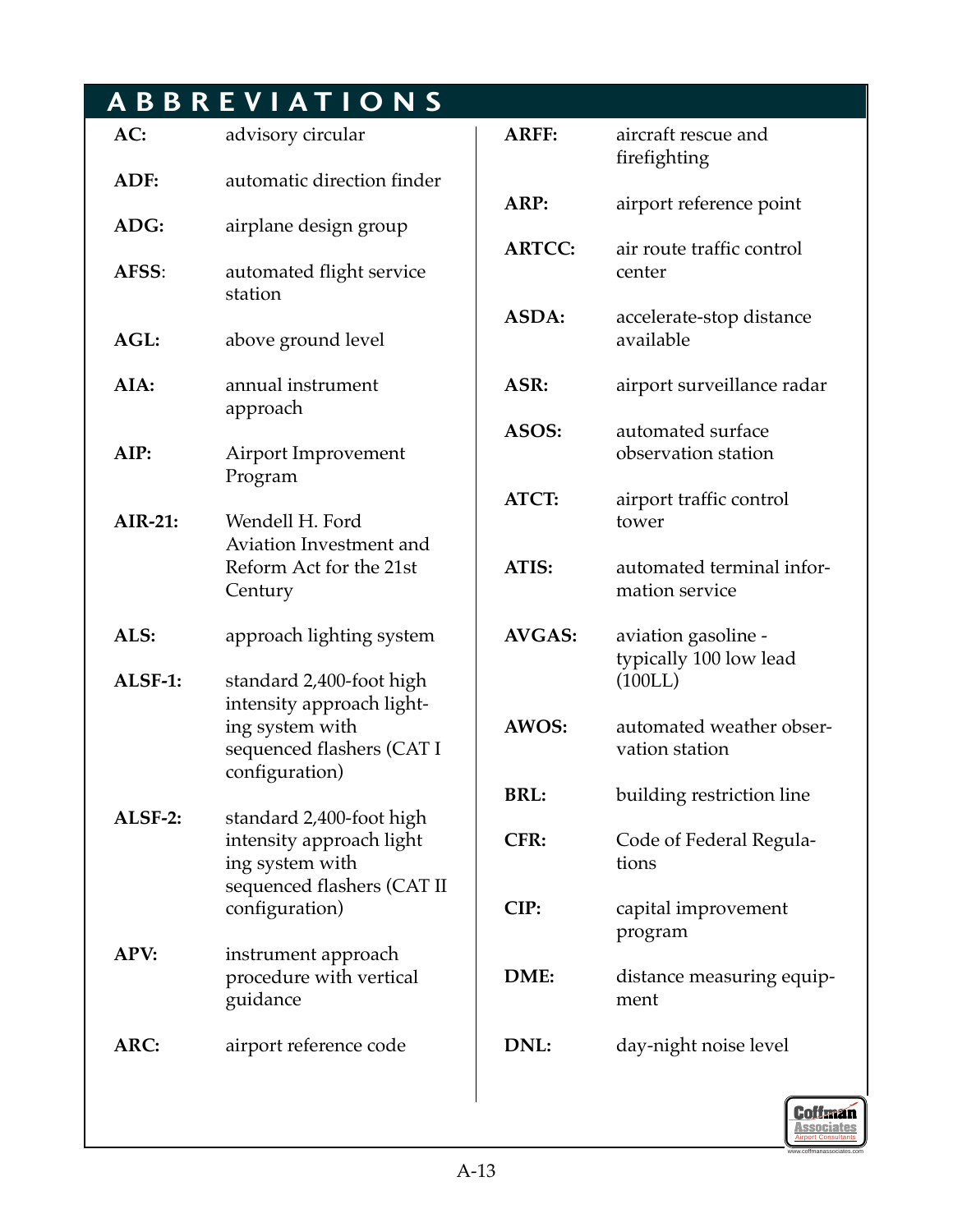| DWL:  | runway weight bearing                                         | LOC:           | <b>ILS</b> localizer                                                  |  |
|-------|---------------------------------------------------------------|----------------|-----------------------------------------------------------------------|--|
|       | capacity for aircraft with<br>dual-wheel type landing<br>gear | LOM:           | compass locator at ILS<br>outer marker                                |  |
| DTWL: | runway weight bearing<br>capacity for aircraft with           | <b>LORAN:</b>  | long range navigation                                                 |  |
|       | dual-tandem type landing<br>gear                              | <b>MALS:</b>   | medium intensity<br>approach lighting system                          |  |
| FAA:  | <b>Federal Aviation Adminis-</b><br>tration                   | <b>MALSR:</b>  | medium intensity<br>approach lighting system<br>with runway alignment |  |
| FAR:  | <b>Federal Aviation</b><br>Regulation                         |                | indicator lights                                                      |  |
| FBO:  | fixed base operator                                           | <b>MIRL:</b>   | medium intensity runway<br>edge lighting                              |  |
| FY:   | fiscal year                                                   | MITL:          | medium intensity taxiway<br>edge lighting                             |  |
| GPS:  | global positioning system                                     | MLS:           | microwave landing                                                     |  |
| GS:   | glide slope                                                   |                | system                                                                |  |
| HIRL: | high intensity runway<br>edge lighting                        | MM:            | middle marker                                                         |  |
| IFR:  | instrument flight rules                                       | MOA:           | military operations area                                              |  |
|       | (FAR Part 91)                                                 | MSL:           | mean sea level                                                        |  |
| ILS:  | instrument landing system                                     | <b>NAVAID:</b> | navigational aid                                                      |  |
| IM:   | inner marker                                                  | NDB:           | nondirectional radio<br>beacon                                        |  |
| LDA:  | localizer type directional<br>aid                             | NM:            | nautical mile (6,076 .1 feet)                                         |  |
| LDA:  | landing distance available                                    | <b>NPES:</b>   | <b>National Pollutant Dis-</b><br>charge Elimination System           |  |
| LIRL: | low intensity runway edge<br>lighting                         | <b>NPIAS:</b>  | National Plan of Integrat-<br>ed Airport Systems                      |  |
| LMM:  | compass locator at middle<br>marker                           |                | <b>Coffman</b><br>Associates                                          |  |

www.coffmanassociates.com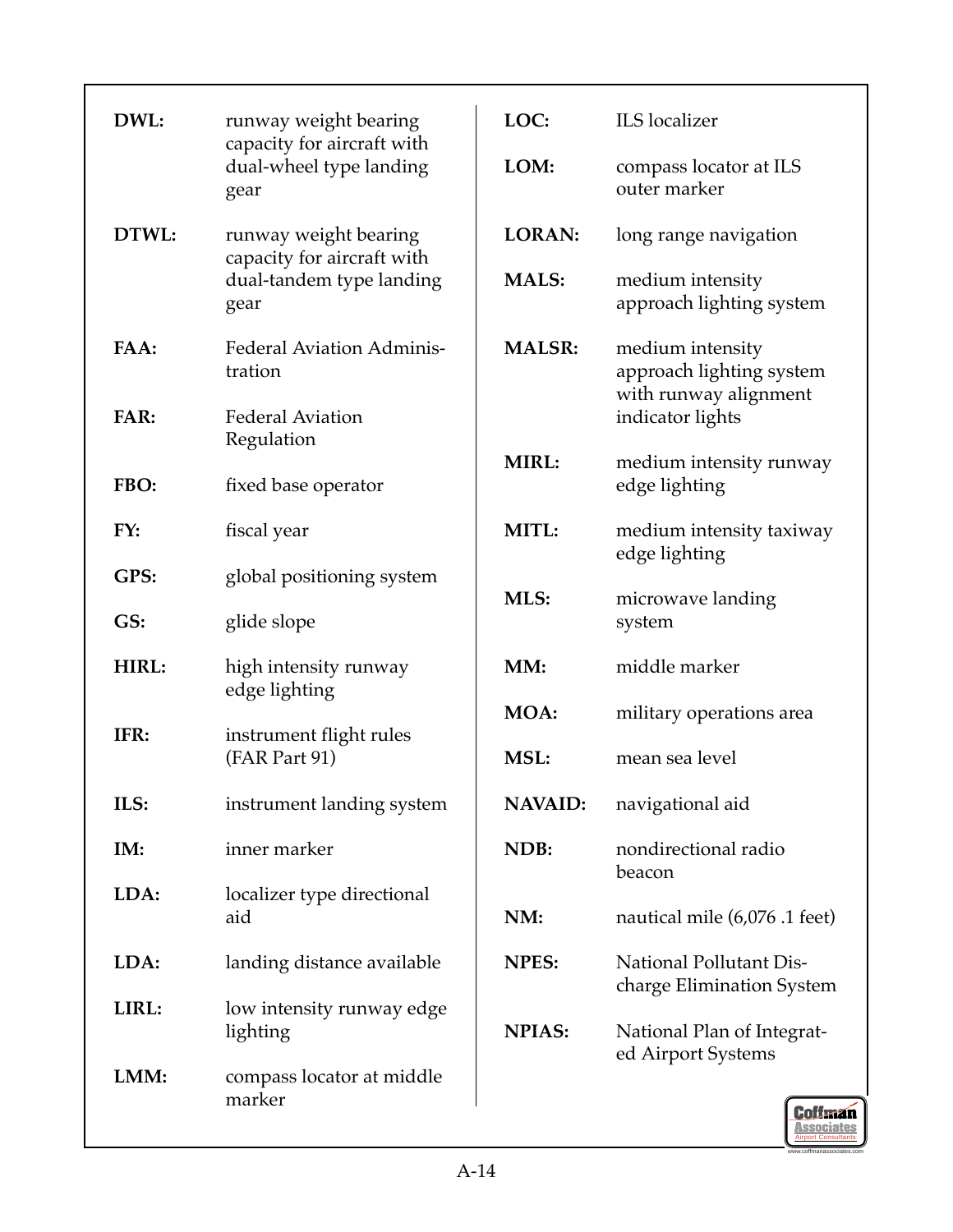| <b>NPRM:</b>  | notice of proposed rule-<br>making           | RSA:          |
|---------------|----------------------------------------------|---------------|
| <b>ODALS:</b> |                                              | RTR:          |
|               | omnidirectional approach<br>lighting system  | <b>RVR:</b>   |
| OFA:          | object free area                             | RVZ:          |
| OFZ:          | obstacle free zone                           | <b>SALS:</b>  |
| OM:           | outer marker                                 | <b>SASP:</b>  |
| PAC:          | planning advisory                            |               |
|               | committee                                    | SEL:          |
| PAPI:         | precision approach path<br>indicator         | SID:          |
| PFC:          | porous friction course                       | SM:           |
| PFC:          | passenger facility charge                    | SRE:          |
| PCL:          | pilot-controlled lighting                    | <b>SSALF:</b> |
| PIW:          | public information<br>workshop               | <b>SSALR:</b> |
| <b>PLASI:</b> | pulsating visual approach<br>slope indicator |               |
| POFA:         | precision object free area                   | <b>STAR:</b>  |
| <b>PVASI:</b> | pulsating/steady visual                      |               |
|               | approach slope indicator                     | SWL:          |
| RCO:          | remote communications<br>outlet              |               |
| <b>REIL:</b>  | runway end identifier<br>lighting            | STWL:         |
| <b>RNAV:</b>  | area navigation                              |               |
| RPZ:          | runway protection zone                       |               |

Airport Consultants www.coffmanassociates.com

**Coffman Associates** 

**Runway Safety Area** 

remote transmitter/

runway visibility range

runway visibility zone

**SALS:** short approach lighting

state aviation system plan

**SEL:** sound exposure level

**SID:** standard instrument

statute mile (5,280 feet)

**SRE:** snow removal equipment

simplified short approach

simplified short approach lighting system with runway alignment indicator

**STAR:** standard terminal arrival

**SWL:** runway weight bearing capacity for aircraft with single-wheel type landing

**STWL:** runway weight bearing capacity for aircraft with single-wheel tandem type

lighting system with sequenced flashers

receiver

system

departure

lights

route

gear

landing gear